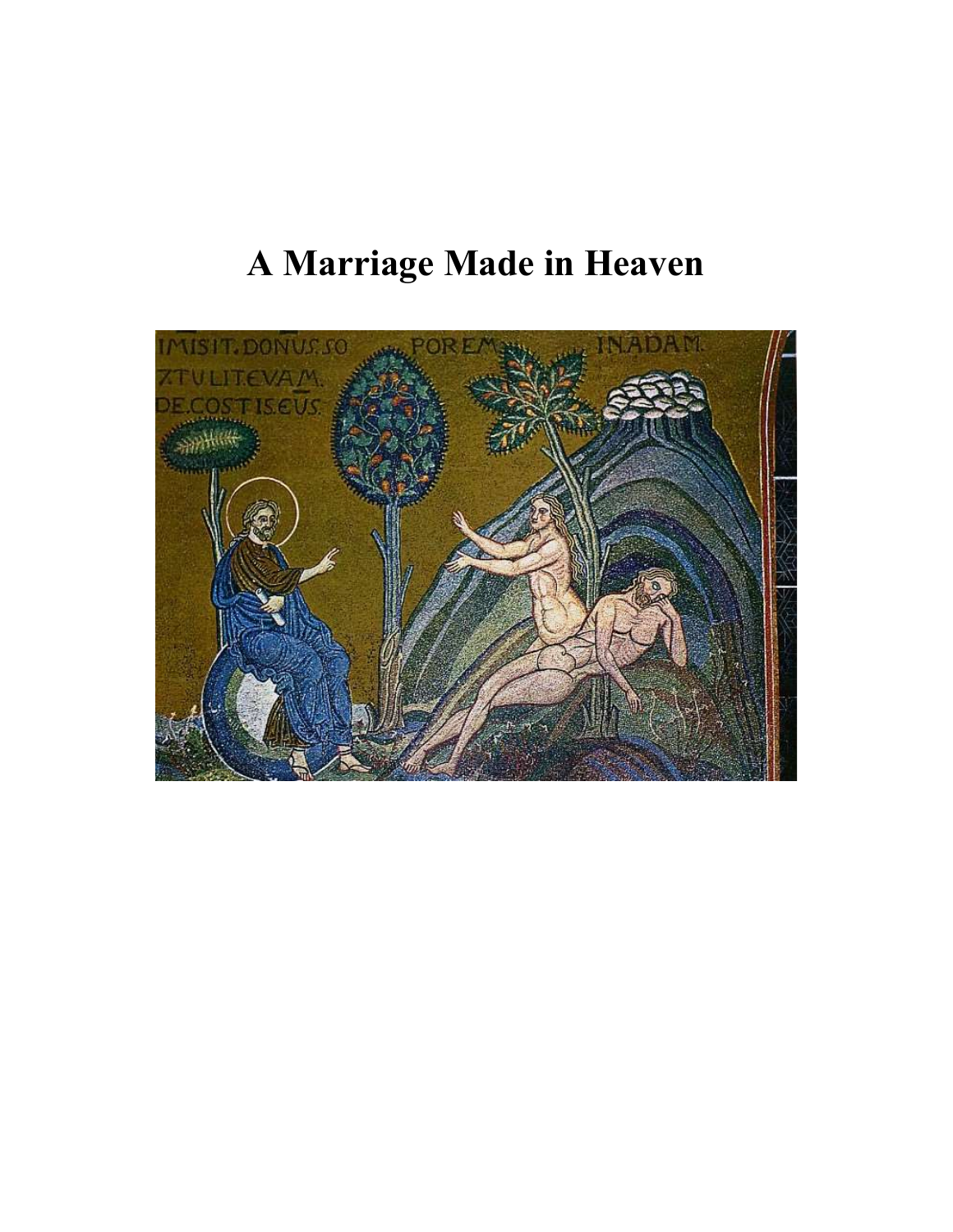# A Marriage Made in Heaven

## Imprimatur: Archbishop Cyril S. Bustros, Eparch of Newton, 25 January 2011.

Are you not looking for true love?

Every man, woman and child who has ever lived has longed for true, faithful, permanent, unconditional love. That is the deepest desire of every human heart.

For most men, this longing includes a longing for the exclusive love of one woman. For most women, this longing includes a longing for the exclusive love of one man. But today, throughout the world, there is widespread confusion, as many men and women doubt that it is possible, or even normal, to be happily united to one man or one woman for life. This, in turn, has led to endless misery—since people who do not believe that a thing is possible rarely invest enough time and effort to do that thing, even when it is perfectly feasible. The purpose of this pamphlet is to show that the ideal of "one man for one woman united in love for life" is true and that the first step to attaining that ideal is to believe in it.

## Origins of the Marriage Ideal

In examining any subject, it is good to start at the beginning. Where did the idea of one man being united to one woman for life originate? Was it a man's idea? A woman's idea? Or something else?

In most schools all over the world—in Africa, Asia, and Oceania, as well as in Europe, and North and South America—children are taught that human beings and apes evolved from a common ancestor somewhere in Africa hundreds of thousands of years ago. According to this view, the union of man and woman is little different from the union of a male and female monkey or chimpanzee. It is something that developed as part of the struggle for survival. And people who hold this view are quick to point out that there are many places in the world where it was normal for one woman to have many men or for one man to have many women, providing evidence, so they say, that "one man for one woman" is one of many arrangements that have been tried in the struggle for survival, and not necessarily better or worse than any of the other arrangements. People who hold this view often look at animal behavior and determine what is normal or natural for human beings by studying what is normal or natural for animals in the world today. If baboons practice homosexual play, then that must be normal for humans. If a male sea horse takes care of the baby sea horse, then that must be a normal role for a male human being and so on.

In the future people will look back at these ideas in amazement that intelligent human beings could have placed such faith in them. Yes, it is a matter of faith—because, in reality, there is no proof whatsoever that man has evolved from a common ancestor with apes. All of the evidence that has been touted for human evolution has failed to prove any link between human beings and subhuman ancestors. Since this is a book about true love and not about evolution, I will not be able to present all of the evidence against the hypothesis of human evolution here.[1] Instead, I have included a link to a website that exposes the flagrant errors of the hypothesis of human evolution so that you can examine the evidence and judge for yourself. But what can be stated unequivocally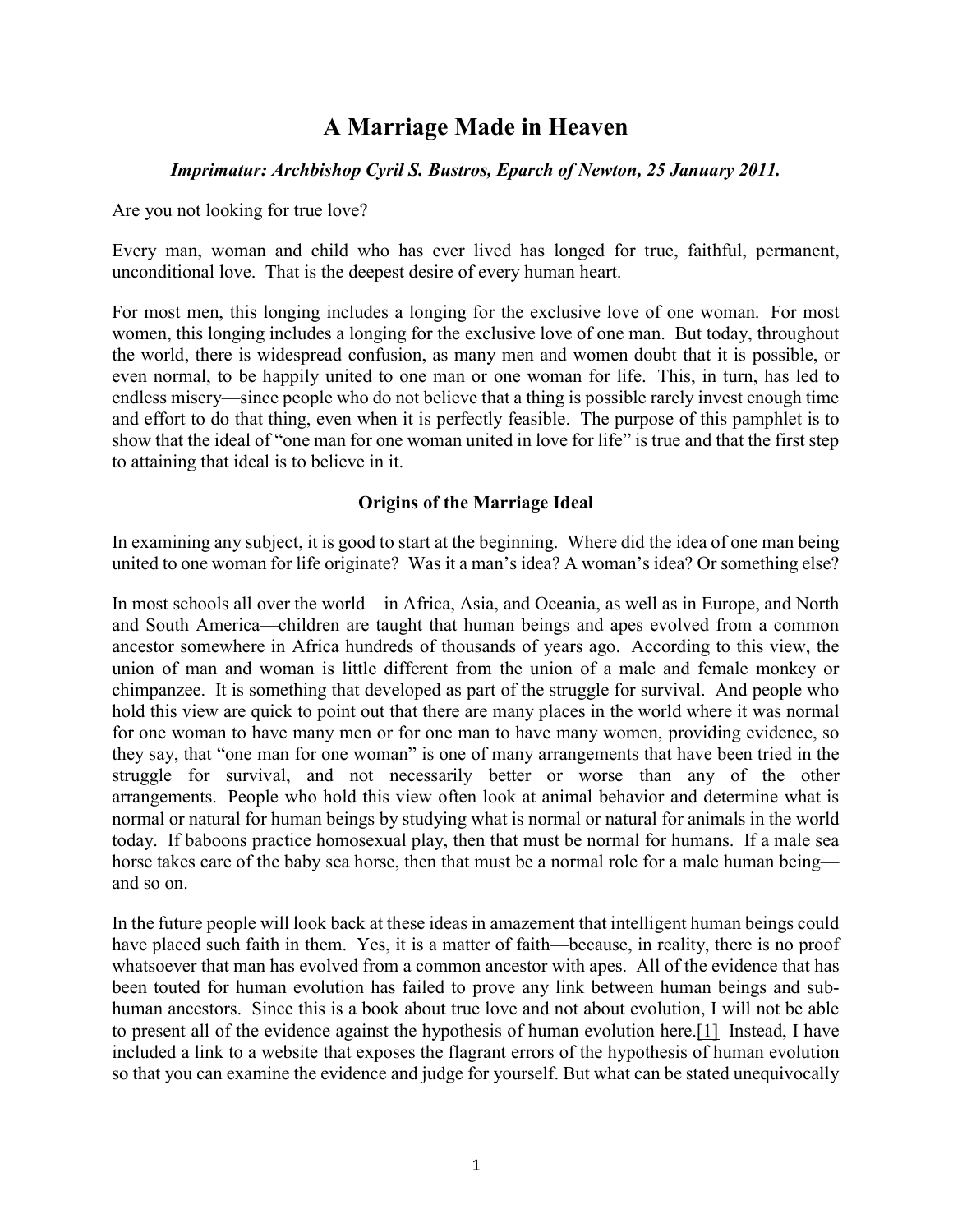here is that according to virtually all of the cultural traditions in the entire world, the idea of one man for one woman for life was not a human invention. It was God's idea.

# Male and Female He Created Them

And the Lord God took man, and put him into the paradise for pleasure, to dress it, and keep it.

16 And he commanded him, saying: Of every tree of paradise thou shalt eat:

17 But of the tree of knowledge of good and evil, thou shalt not eat. for in what day soever thou shalt eat of it, thou shalt die the death.

18 And the Lord God said: It is not good for man to be alone: let us make him a help like unto himself.

19 And the Lord God having formed out of the ground all the beasts of the earth, and all the fowls of the air, brought them to Adam to see what he would call them: for whatsoever Adam called any living creature the same is its name.

20 And Adam called all the beasts by their names, and all the fowls of the air, and all the cattle of the field: but for Adam there was not found a helper like himself.

21 Then the Lord God cast a deep sleep upon Adam: and when he was fast asleep, he took one of his ribs, and filled up flesh for it.

22 And the Lord God built the rib which he took from **Adam** into a woman: and brought her to Adam.

23 And Adam said: This now is bone of my bones, and flesh of my flesh; she shall be called woman, because she was taken out of man.

24 Wherefore a man shall leave father and mother, and shall cleave to his wife: and they shall be two in one flesh.

25 And they were both naked: to wit, Adam and his wife: and were not ashamed.

This account of the creation of the first man and woman is taken from the book of Genesis, the first book of the Holy Scriptures of Christians and Jews. But the idea that the first marriage was made in heaven is not unique to Christians and Jews. All over the world, countless cultures have handed down accounts of the creation of the first human beings. Although they differ in details, most of these agree in recounting the creation of one man and one woman who became the ancestors of all of mankind. Under normal circumstances, the integrity of a packet of information will deteriorate during transmission. In the light of this truth, it is all the more remarkable that many accounts of the origins of man and the universe that agree substantially with the Genesis account have been preserved until recent times without Jewish or Christian influence. For example, one of the first Christian missionaries to modern-day Myanmar (formerly Burma) was a Baptist named Adoniram Judson. According to one account: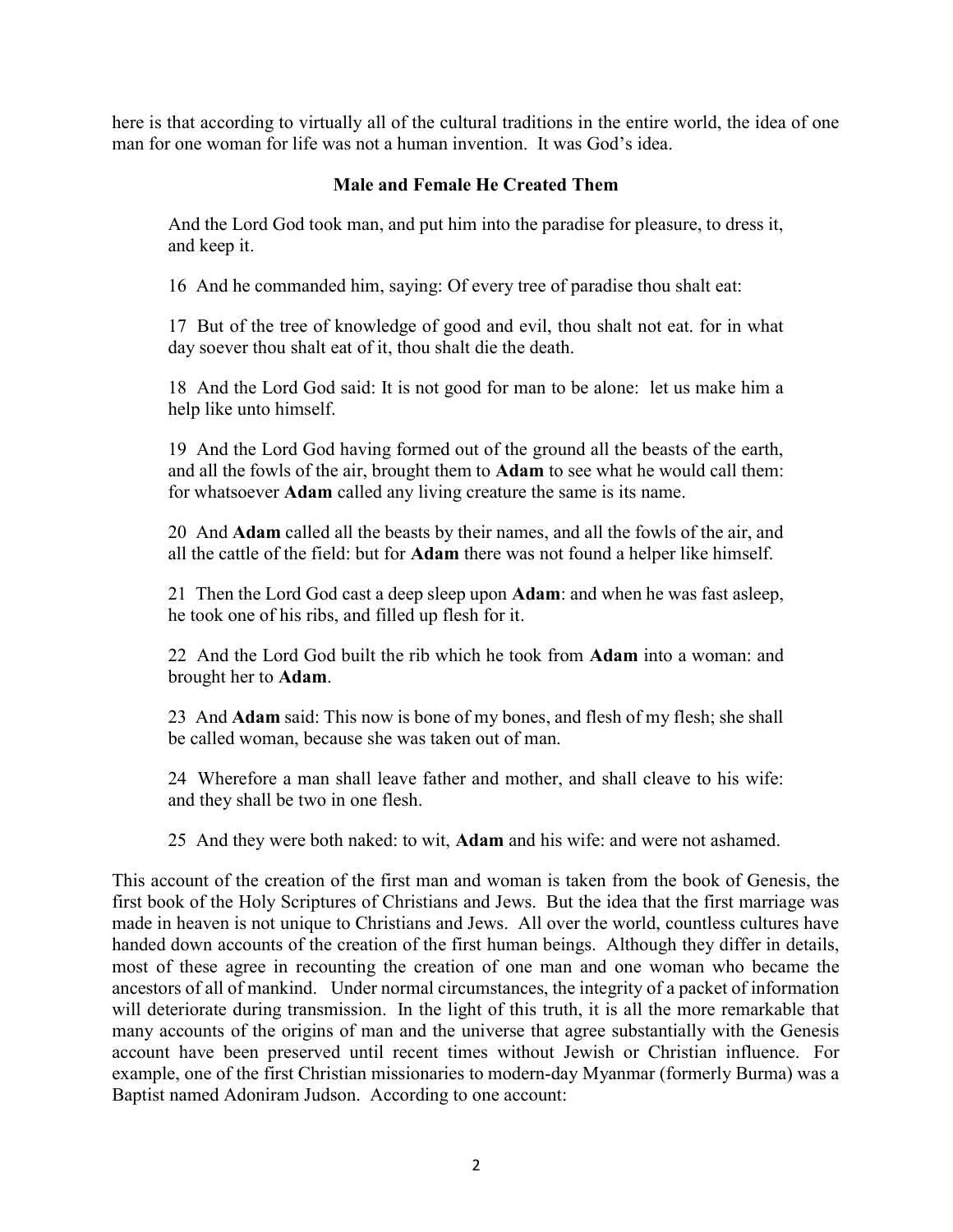Judson canoed down the Salween River back into the jungle to a tribe called the Karen, whose pagan traditions were strangely amenable to the gospel—they had a Creator of man, and woman from his rib; an ancient temptation and fall; expectation of a white man's appearance with a sacred parchment . . .When Adoniram Judson died, there were 8,000 believers and 100 churches in Burma, which today, known as Myanmar, has the third-largest population of Baptists in the world, mostly the Karen and Kachin tribe. (Andree' Seu, "Gospel Cyclone," World (May 31/June 7, 2008).

The idea of one man and one woman united in love forever is God's idea, not man's (or woman's) idea. And, because it is God's idea, and He created us, we reject it at our peril. The great Christian Father of the Church St. John Chrysostom expressed the common conviction of the Christian community when he commented on Moses' words, "What therefore God hath joined together, let not man put asunder," arguing that God

gave this command that the one man should be joined to the one woman. But if it had been His will that he should put this one away, and bring in another, when He had made one man, He would have formed many Women. But now both by the manner of the creation, and by the manner of lawgiving, He showed that one man must dwell with one woman continually, and never break off from her." On Matthew, 62:1 (370 CE), in NPNF1,X:382

The book of Genesis make clear that God created man and woman for each other—equal in dignity but with different and complementary gifts. The great German saint Hildegard of Bingen wrote that:

After God had created Adam, Adam experienced a strong sense of love, when God sent sleep over him. And God created a figure to love for the man out of his rib, and so the woman is the love of man. As soon as the woman was shaped, God gave man the procreative instinct, so that through his love for the woman he would father sons. For when Adam saw Eve, he was completely filled with wisdom, because he saw in front of him the mother through whom he was to father sons. But when Eve saw Adam, she saw him as if she was seeing heaven, and as the soul lifts up desiring the heavenly, for her hope was resting in man. So also only mutual love and no other shall and may be between man and woman.

In this passage St. Hildegard beautifully summarized the complementary callings of man and woman—of the man to be the spiritual leader of his wife and family; and of the woman to be the help-mate of her husband and the nurturer of her family. With the insight of a true mystic, St. Hildegard saw that God had created the union of man and woman for their mutual sanctification ("as the soul lifts up desiring the heavenly") and for the procreation and sanctification of their offspring. As partners in this union, Adam and Eve enjoyed equal dignity but distinct roles. To Adam in his role as head of the human family, God gave the task of guarding and caring for his wife and their home in paradise. To Adam alone God gave the commandment not to eat of the fruit of the Tree of the Knowledge of Good and Evil. Eve received this commandment from God indirectly through her husband. Her obedience to the commandment depended on her faith in the Word of God as she had received it from Adam.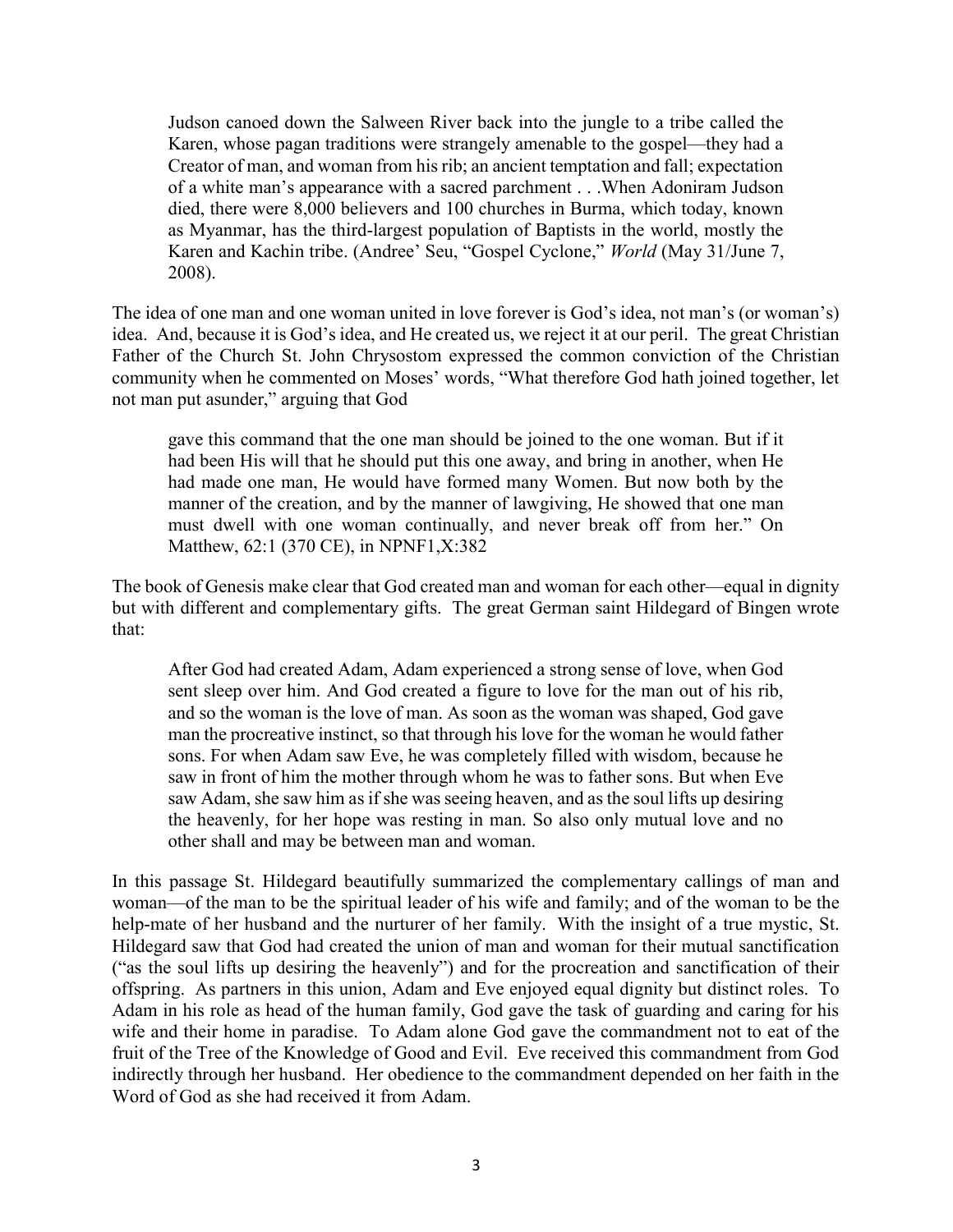#### The Fall of Adam and Eve

The Bible teaches that God created everything in the universe for man—man, made in the image and likeness of Jesus Christ, the Incarnate Word of God. Not only did God make every kind of material creature for mankind; He also made a host of spiritual beings to serve Jesus Christ the Incarnate Word and the men made in his image. The Bible teaches that a great angel named Lucifer, or the light-bearer, rebelled against God. According to the Fathers of the Church, the foremost commentators on Holy Scripture, Lucifer rebelled because he—a great spirit—did not want to serve creatures of flesh and blood. In his rebellion against God, Lucifer dedicated his angelic intelligence and energies to driving a wedge between God and His human creatures, so as to drag as many of them as possible to eternal damnation in hell. Lucifer's first attack was directed against Eve, since she had received the Commandment of God indirectly through her husband and was more vulnerable to Satan's clever manipulation of the Word of God.

The Bible tells us that Satan did not immediately tempt Eve to eat of the fruit of the Tree of the Knowledge of Good and Evil. Instead, he twisted God's words so as to make them appear unreasonable and self-contradictory, and only then, after he had sowed a seed of doubt in Eve's mind concerning the goodness and trustworthiness of God, did he appeal to her pride and selfish delight in the appearance of the fruit. In this way, her selfish delight in the appearance of the fruit overwhelmed her reverence for the Word of God and for the authority of her husband through whom she had received God's commandment. According to Genesis:

1 Now the serpent was more subtle than any of the beasts of the earth which the Lord God made. And he said to the woman: Why hath God commanded you, that you should not eat of every tree of paradise?

2 And the woman answered him, saying: Of the fruit of the trees that are in paradise we do eat:

3 But of the fruit of the tree which is in the midst of paradise, God hath commanded us that we should not eat; and that we should not touch it, lest perhaps we die.

4 And the serpent said to the woman: No, you shall not die the death.

5 For God doth know that in what day soever you shall eat thereof, your eyes shall be opened: and you shall be as Gods, knowing good and evil.

6 And the woman saw that the tree was good to eat, and fair to the eyes, and delightful to behold: and she took of the fruit thereof, and did eat, and gave to her husband who did eat.

God had set Adam over his wife as her protector and guide. According to the Fathers of the Church, if Adam had corrected Eve and brought her to repentance, she could have been restored to God's grace. But Adam failed in his duty toward her, and, by placing her will above the Will of God, he followed her into disgrace and disobeyed God.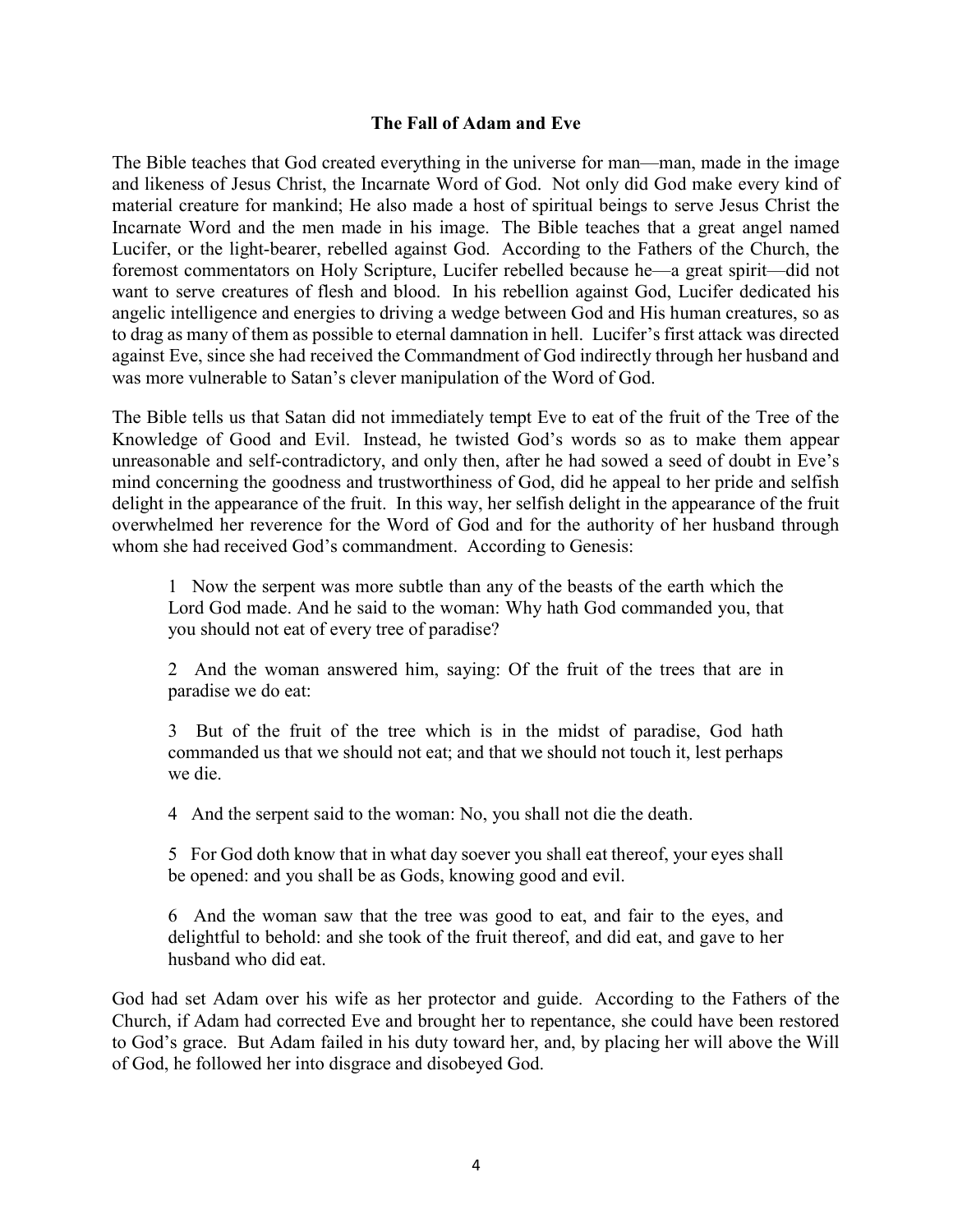And to Adam he said: Because thou hast hearkened to the voice of thy wife, and hast eaten of the tree, whereof I commanded thee that thou shouldst not eat, cursed is the earth in thy work; with labour and toil shalt thou eat thereof all the days of thy life.

18 Thorns and thistles shall it bring forth to thee; and thou eat the herbs of the earth.

19 In the sweat of thy face shalt thou eat bread till thou return to the earth, out of which thou wast taken: for dust thou art, and into dust thou shalt return.

Commenting on these words, St. John Chrysostom added:

You are head of your wife, and she has been created for your sake; but you have inverted the proper order; not only have you failed to keep her on the straight and narrow but you have been dragged down with her, and whereas the rest of the body should follow the head, the contrary has in fact occurred, the head following the rest of the body, turning things upside down" (St. John Chrysostom, Homilies on Genesis 17:17, English version, The Fathers of the Church, vol. 74, p. 231).

As long as Adam and Eve remained in the grace of God, they were able to love each other unselfishly with His divine love. But as soon as Adam and Eve disobeyed God, they lost His divine grace and lost control over their thoughts and passions. The light of God's glory, which had shone around their bodies from the moment of their creation, now dimmed, and exposed their nakedness. The husband and wife who had been created in union with God, with each other, and with creation, now found themselves alienated from God, from each other, and from all created things. The Original Sin of Adam had brought divorce into the world.

#### The Memory of Eden

Virtually every culture on earth retains a memory of the first marriage made in heaven and of the misery that entered the world through the first couple's disobedience. In spite of the sadness that followed their sin of disobedience, most of the traditions concerning Adam and Eve teach that they remained faithful to each other for the rest of their lives—some 900 years or so! Considering that Adam lived 930 years from his creation, it is likely that his marriage to Eve was the longest-lasting marriage in the history of mankind. And there is no doubt that it established the pattern of faithful, exclusive, monogamous love that all of their descendants have aspired to.

The sin of Adam and Eve had devastating consequences for relations between man and God, between man and woman, and between mankind and creation. However, God promised to send a New Adam and a New Eve who would restore these relationships and bring creation to its fulfillment. Over the course of the centuries, God prepared a people for Himself through the descendants of Noah, Abraham, Isaac and Jacob, so that the Redeemer of the world could ultimately be born of one of their descendants, a virgin, a descendant of King David, who would give birth to Him in the city of David—Bethlehem. During this period of preparation, God's prophets expressed God's love for His people in the language of a bridegroom. One of the most beautiful love poems ever written, the Song of Songs, described the love of a man and a woman but was also understood to describe the love between God and the soul.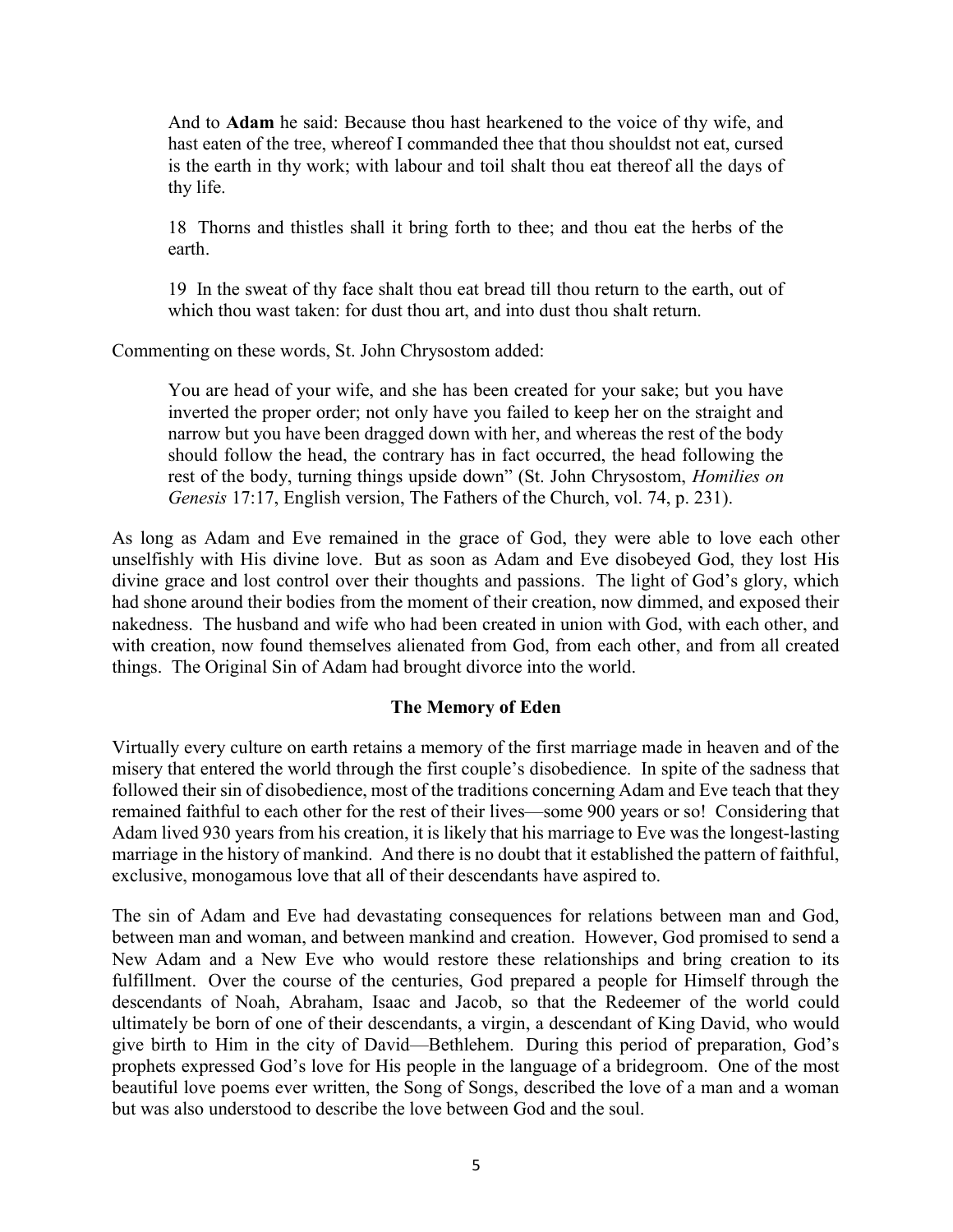In the fullness of time, Jesus fulfilled God's prophetic words and became a man in the womb of the Blessed Virgin Mary. Jesus described Himself as a Bridegroom and performed his first public miracle at a Wedding by changing water (a symbol of humanity) into wine (a symbol of divinity) a beautiful symbol of the marriage between God and man. Later, the Apostle Paul compared the union of husband and wife in marriage to the union between Jesus and the Church. As Jesus laid down his life for the Church, joined Himself to her in the Holy Eucharist, and made her fruitful by the gift of His Holy Spirit, so He created man to lay down his life for his wife and children—to be their spiritual head and support. And, just as Jesus loves his Bride the Church unconditionally, endlessly, and without limit, so He expects husbands and wives to love each other in the same way. This is why when asked about divorce, Jesus had insisted that divorce was not a part of God's original plan for mankind and reminded His hearers: "In the beginning it was not so."

#### Jesus the Bridegroom at the Wedding of Cana

In his letter to the Ephesians St. Paul developed the comparison between the marriage between Christ and the Church and the marriage between a husband and his wife. In the light of this understanding, St. Paul made a remarkable statement in his letter to the Hebrews, exhorting them to keep "the marriage bed undefiled." To the Hebrews, the only place where sacrifice could be offered to God—and, consequently, the only place that could be defiled—was the altar of the Holy Temple in Jerusalem. By teaching that the marriage bed could be "defiled," St. Paul identified the marriage bed as a sacred place, like the altar in the Jerusalem Temple. In doing so, St. Paul also acknowledged that the one-flesh union of husband and wife in holy marriage reflected the inner life of God. In the light of this understanding, St. Paul pronounced God's judgment upon fornication and adultery not just as unlawful or immoral acts, but as acts of sacrilege—as desecrations of a union so holy that it can only be compared to the union between Christ and His Bride the Church.

#### The Mystery of Fruitful Love

In the mystery of the inner life of God, the Eternal Father eternally generates a perfect image of Himself. God the Son; and the Infinite Love that flows between God the Father and God the Son is so great that It is a Divine Person, the Holy Spirit, who proceeds from the Father through the Son. God created Adam and Eve to love each other with divine love so that when they came together and had children the fruit of their union would be a holy child. In this way, the family of Adam and Eve would become a perfect finite reflection of the Most Holy Trinity. In order to reflect this inner mystery of God, a holy marriage must also be permanent, exclusive, and fruitful. Jesus unequivocally condemned divorce—except where a marriage was unlawful to begin with. He and his Apostles and their successors also taught that a holy marriage must be fruitful in two ways—first, through openness to the gift of children and, secondly, through works of charity, both in and beyond the family circle.

When the disciples protested that permanent, exclusive marriage to one spouse was "impossible," Jesus answered that God would give spouses the power to **do** the impossible—to love each other with His divine love. Through the Gift of the Holy Spirit in Baptism and in the other mysteries of the Church, Jesus gives all of His disciples the power to love as He loves and to live as He lives. When two Christians are joined together in Holy Marriage, Jesus confers a special sacramental grace upon them to give them the power to be faithful and fruitful as long as they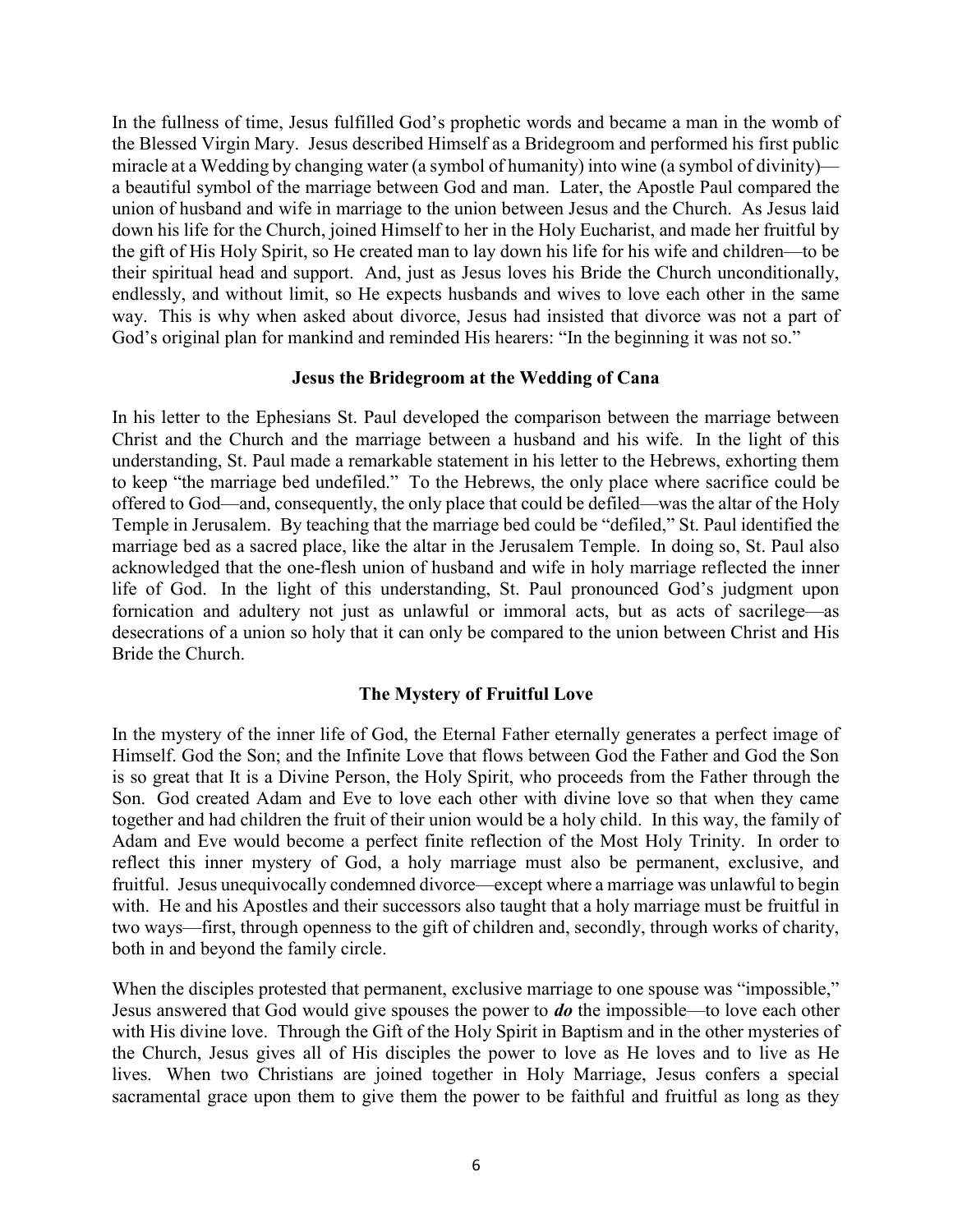live. Married couples who have lived the grace of their marriage sacrament can testify to the divine power that Jesus has given them to be faithful and fruitful—in spite of numerous sufferings, trials, and tribulations. In the words of one husband—married to the same woman for 37 years (with whom he has raised nine children)—"Only Jesus can explain how we can love each other 'more each day than the day before."

From the time of the Apostles, the Church has always insisted on the necessity of openness to life within marriage. Genesis 38 tells the story of Onan, who spilled his seed on the ground to avoid having a child, and was struck dead by God. All of the Fathers and Doctors of the Church taught that any attempt to frustrate the natural consequences of the marriage union by actively preventing conception was gravely sinful. According to St. John Chrysostom:

The procreation of children in marriage is the 'heritage' and 'reward' of the Lord; a blessing of God (cf. Psalm 127:3). It is the natural result of the act of sexual intercourse in marriage, which is a sacred union through which God Himself joins the two together into 'one flesh' (Genesis 1-2, Matthew 19, Mark 10, Ephesians 5, et. al.). The procreation of children is not in itself the sole purpose of marriage, but a marriage without the desire for children, and the prayer to God to bear and nurture them, is contrary to the 'sacrament of love.'" 19

In a homily he preached in 391 as the Patriarch of Constantinople, St. John added:

Why do you sow where the field is eager to destroy the fruit, where there are medicines of sterility [oral contraceptives], where there is murder before birth? You do not even let a harlot remain only a harlot, but you make her a murderess as well… Indeed, it is something worse than murder, and I do not know what to call it; for she does not kill what is formed but prevents its formation. What then? Do you condemn the gift of God and fight with his [natural] laws?… Yet such turpitude… the matter still seems indifferent to many men; even to many men having wives. In this indifference of the married men there is greater evil filth; for then poisons are prepared, not against the womb of a prostitute, but against your injured wife.<sup>18</sup>

In keeping with the constant teaching of the Church, the Catholic Church allows married couples to practice Natural Family Planning, which involves abstaining from the marriage act during the fertile periods of a woman's cycle, to avoid conception for serious reasons—such as to allow a mother to nurse her baby long enough before becoming pregnant again—but without frustrating the purpose of the marriage act and without hurting the woman's body or reducing her to a sex object. Author Janet Smith tells of the many testimonies she has heard from men and women whose marriages have been resurrected through the practice of Natural Family Planning.

[one woman told] of the miserable childhoods she and her husband had. Hers was marked by repeated, sexual abuse and neglect; her husband's father was a brutal womanizer who eventually divorced his mother. The couple had been sexually active before marriage and had used contraception for the first seven years of their marriage. They had never used NFP, among other reasons, because they "never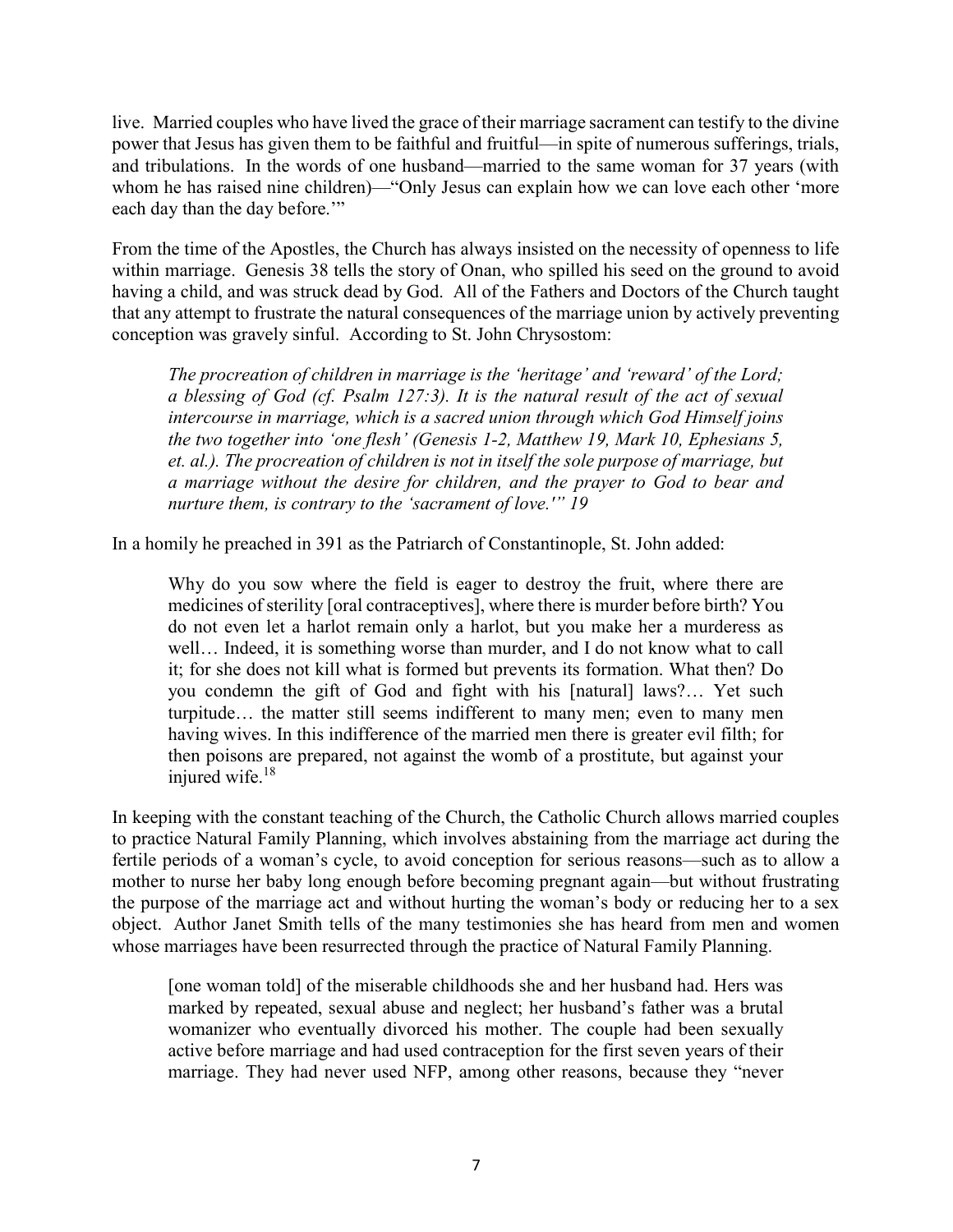heard it promoted at Mass, and we were active churchgoers, not infrequent guests." She notes that "priests gave us conflicting opinions on unnatural birth control."

Beginning a family initially helped her recover some appreciation for the meaning of sexuality and helped her cope with suicidal thoughts, but it wasn't until she and her husband started using NFP that her life and marriage was transformed. She allows that it may seem implausible that the use of NFP would be so effective in healing the personal wounds of herself and her husband and in improving their marriage immeasurably. Persuasively she observes, "just as something as simple as not working on the Lord's Day can enrich family life, so can NFP enrich a marriage."

Years ago, a woman challenged me to stress the "therapeutic" power of NFP more strenuously. I asked her to explain what she meant. She said that in her view, most women in our culture have been sexually abused in some way, either literally by some family member or neighbor, or they have been exploited by boyfriends, or they have felt sexually inadequate because of the sexual saturation of the media. She said she had been sexually abused by a family member but that her husband's willingness to use NFP had made her feel revered by him. This I have heard countless times from women, that the use of NFP makes them feel that their husbands greatly respect and cherish them and value them for much more than their sexual availability.

Males have also spoken to me of the healing power of NFP. Our culture attempts to turn males into sexual predators. Rather than cultivating the natural propensity of males to protect women and children, our culture serves to suppress that instinct and to give full range to the baser tendency to be sexually self-indulgent and exploitative.

Males in our culture are made to feel sexually deficient if they value chastity and are made to feel super-masculine if they are out of control sexually. The use of NFP assists males in recapturing the sexual self-mastery that promotes their self-esteem and allows them to become truly self-giving attentive spouses to their wives — and they are delighted by the rewards they reap.

For nineteen hundred years, from the Resurrection of Jesus until 1930, all Christian leaders— Catholic, Orthodox, and Protestant—condemned contraception as a crime against God and the sanctity of marriage. In 1930, the Anglican Church became the first Christian community to allow contraception to married couples, and since then virtually every major Christian community outside of the Catholic Church has reversed its historic position and allowed contraception. The devastating effects of contraception were predicted with great accuracy by Pope Paul VI in the encyclical Humanae vitae and have been well summarized by Dr. Janet Smith, among others. But perhaps the greatest testimony to God's wisdom in forbidding contraception can be found at the Physicians for Life website http://www.physiciansforlife.org/content/view/193/36/ which cites the results of studies showing that couples who abstain from contraception and practice Natural Family Planning have a 0.2% divorce rate, as compared with Christians of communions that allow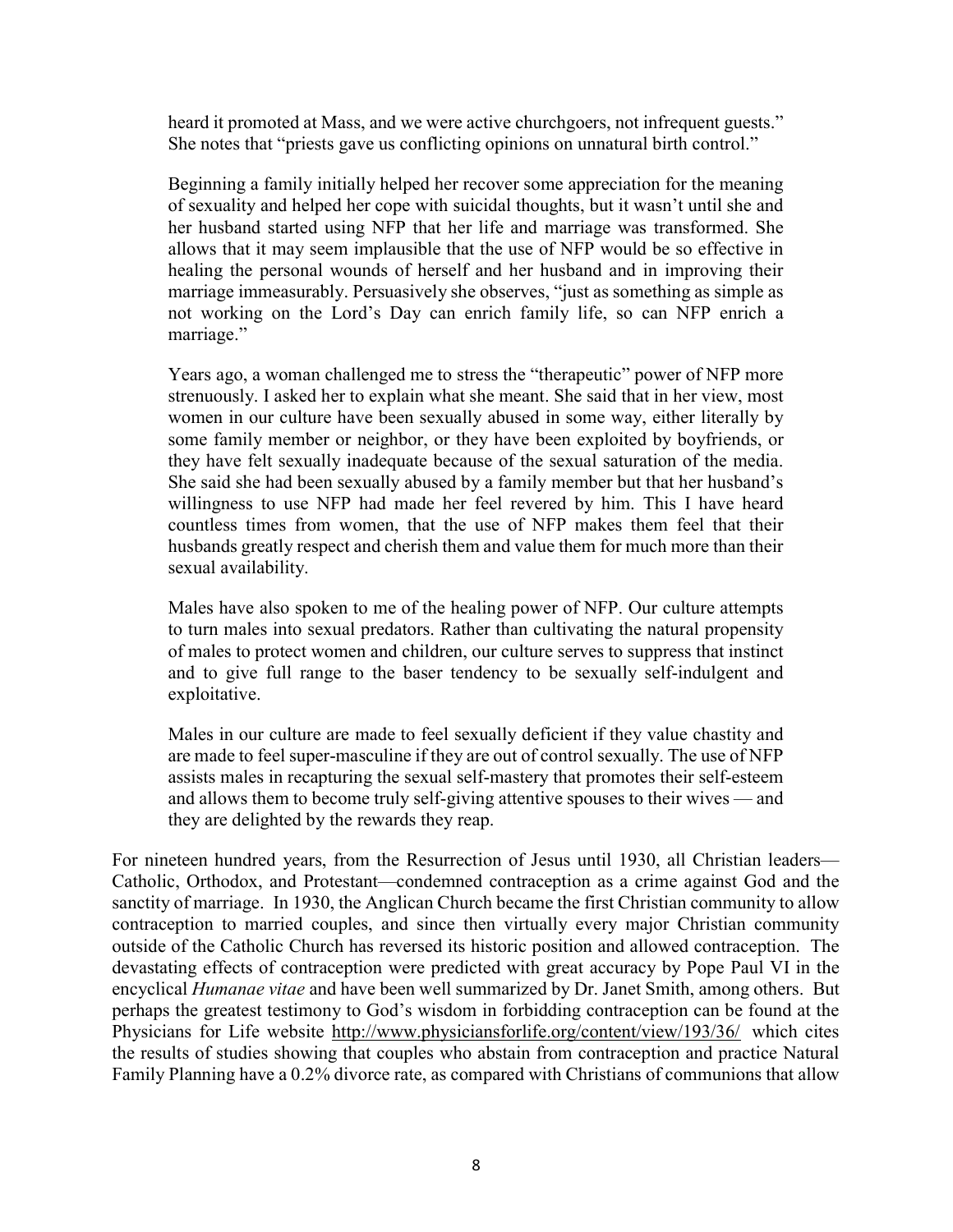contraception and Catholics who practice contraception in disobedience to the teaching of the Catholic Church.



www.adherents.com/largecom/baptist\_divorce.html

Since it is generally recognized that parental divorce is the greatest tragedy that can befall a child,[2] the vanishingly small divorce rate among those who follow God's law as it was understood by all of the Fathers and handed down to us from the Apostles is a good indication that much of the scandalous or mediocre behavior one sees in professing Christians is actually the fruit of their failure to accept the whole Christian Faith as it has been received and handed down to us from the Apostles.

Contraception has contributed greatly to a sexual revolution that has made many young men and women lose faith in the possibility of a "marriage made in Heaven." Once the sacred one-flesh union between husband and wife is reduced to a sterile thrill shared briefly by two selfish individuals, the very possibility of a permanent, exclusive and fruitful union between one man and one woman begins to fade. The Internet and media are full of advertisements by dating services promising to connect their customers with the "perfect match." But most of these end up being nothing more than glorified prostitution services. Only Jesus Christ, the Heavenly Bridegroom holds the key to a marriage made in Heaven, and only those who follow His ways and obey His commandments can find that key.

# The Key to a Marriage Made in Heaven

God revealed the key to a marriage made in Heaven in the book of Genesis. First, He created Adam in His image and likeness, in a state of glorious holiness, so that Adam's every thought, word, and action was animated by the Holy Spirit and gave glory to God. While Adam was in that state, God placed him into a deep sleep and formed the body of Eve from his side. In short, God was able to provide Adam with a perfect help-mate, even delivering her to him while he slept, simply because Adam was intent on doing the Will of God. The lesson is crystal clear. Men and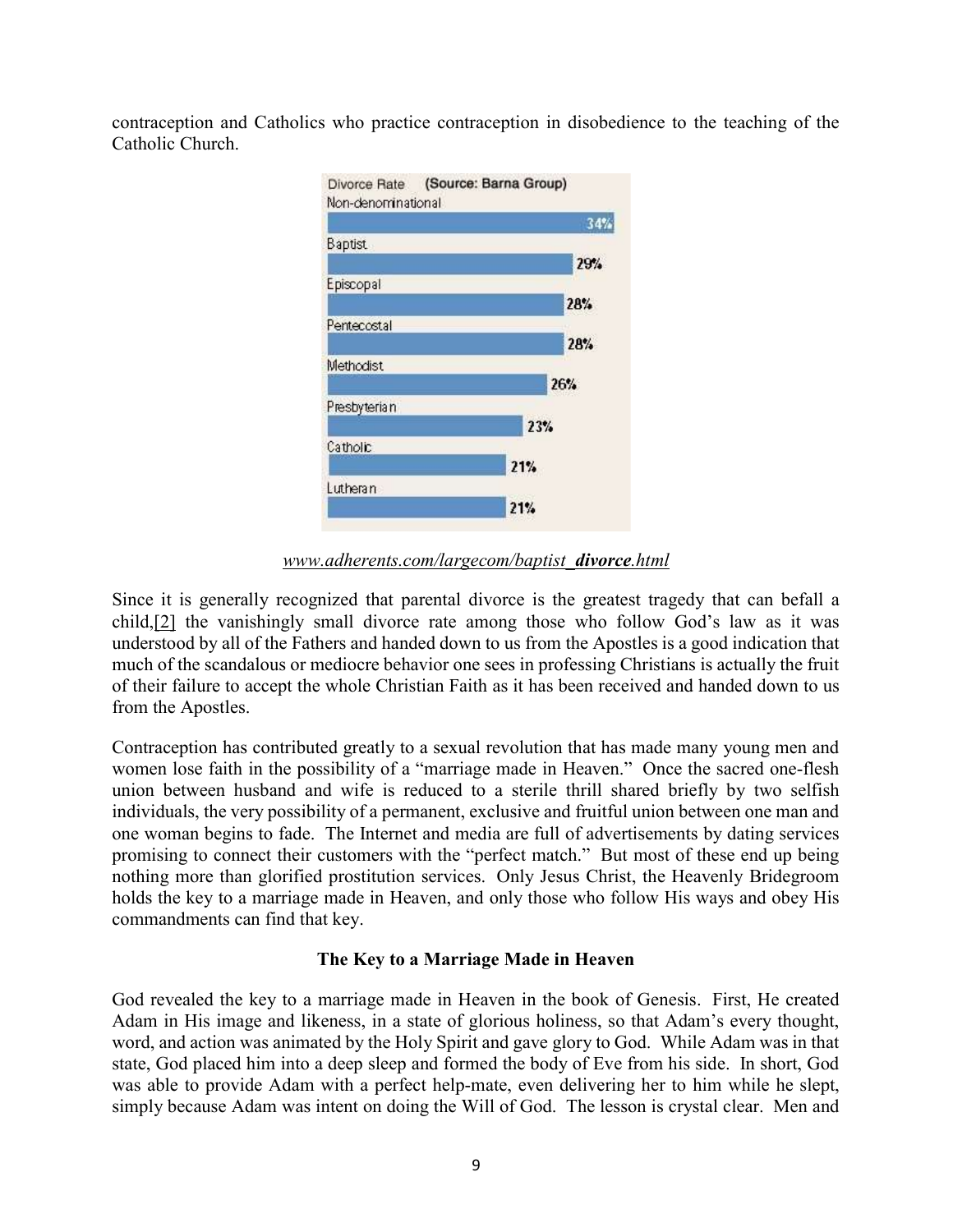women who want a marriage made in Heaven—and who want God to be their Matchmaker—need only be mindful of one thing: the perfect Will of God. God has given us His pledge in His revealed Word—that those who are called to the state of Holy Marriage and who stay focused on doing the perfect Will of God will receive their "marriage made in heaven" from the Heavenly Bridegroom.

# Louis and Zelie Martin

Louis Martin was a watchmaker in Alencon, France, in the nineteenth century. Louis was baptized, confirmed and made his Holy Communion in the Catholic Church. He studied and practiced his faith, and, wanting to serve God above all things, he sought entrance to a monastery. In Louis' home town, meanwhile, a young woman named Zelie also sought to dedicate herself to God as a religious sister. Eventually, both Louis and Zelie were refused admission to the monasteries where they had sought to consecrate their lives. Now it was God's turn to play the Matchmaker—as He had done for Adam and Eve in the Garden of Eden:

Zélie had decided that if God did not want her as a religious she would marry and have many children who would all be consecrated to Him. She turned to Our Lady and asked her how she should earn her dowry. On December 8, 1851 she received her answer in the form of an interior voice which said, 'Make Alencon point lace'. Zélie went to a professional school to learn her craft; she quickly excelled and left to start her own business.

One day when she was crossing the Bridge of St. Leonard, Zélie noticed a man passing by and again heard that interior voice. It said, 'This is he whom I have prepared for you.' The man was Louis Martin, whose mother had noticed Zélie at the lace making school. On July 13, 1858 Zélie and Louis were married; she was nearly 27. http://www.sttherese.com/Parents.html A Short Life of Venerable Zélie Martin Mother of St. Thérèse J. Linus Ryan, O. Carm.

The marriage of Louis and Zelie had its full share of sufferings, but it was abundantly blessed by God. By the grace of God that they received in the Sacrament of Holy Marriage, Louis and Zelie remained faithful to God, to each other and to their children as long as they lived—and fruitful with children and works of charity both in and beyond their family circle. Of their nine children, four died in infancy. But of the five surviving children, four became religious sisters, and one of them, St. Therese of Lisieux, became one of the greatest saints of modern times. Zelie died soon after having her ninth child, and Louis never married again. Today, the Catholic Church honors them both as models of holiness.

# Your Marriage Made in Heaven

No doubt you are thinking, "What does all of this have to do with me?" But it has everything to do with you. Don't forget that Louis and Zelie did not come together in marriage—nor did they remain faithful and fruitful unto death—through their own strength. They would be the first to testify that all of these blessings were purely the grace of God. There is nothing that God did for them that He will not do for you—if you let Him—if you remove the obstacles in His way.

Let's examine your situation and see how easily you can begin your path to a marriage made in Heaven.